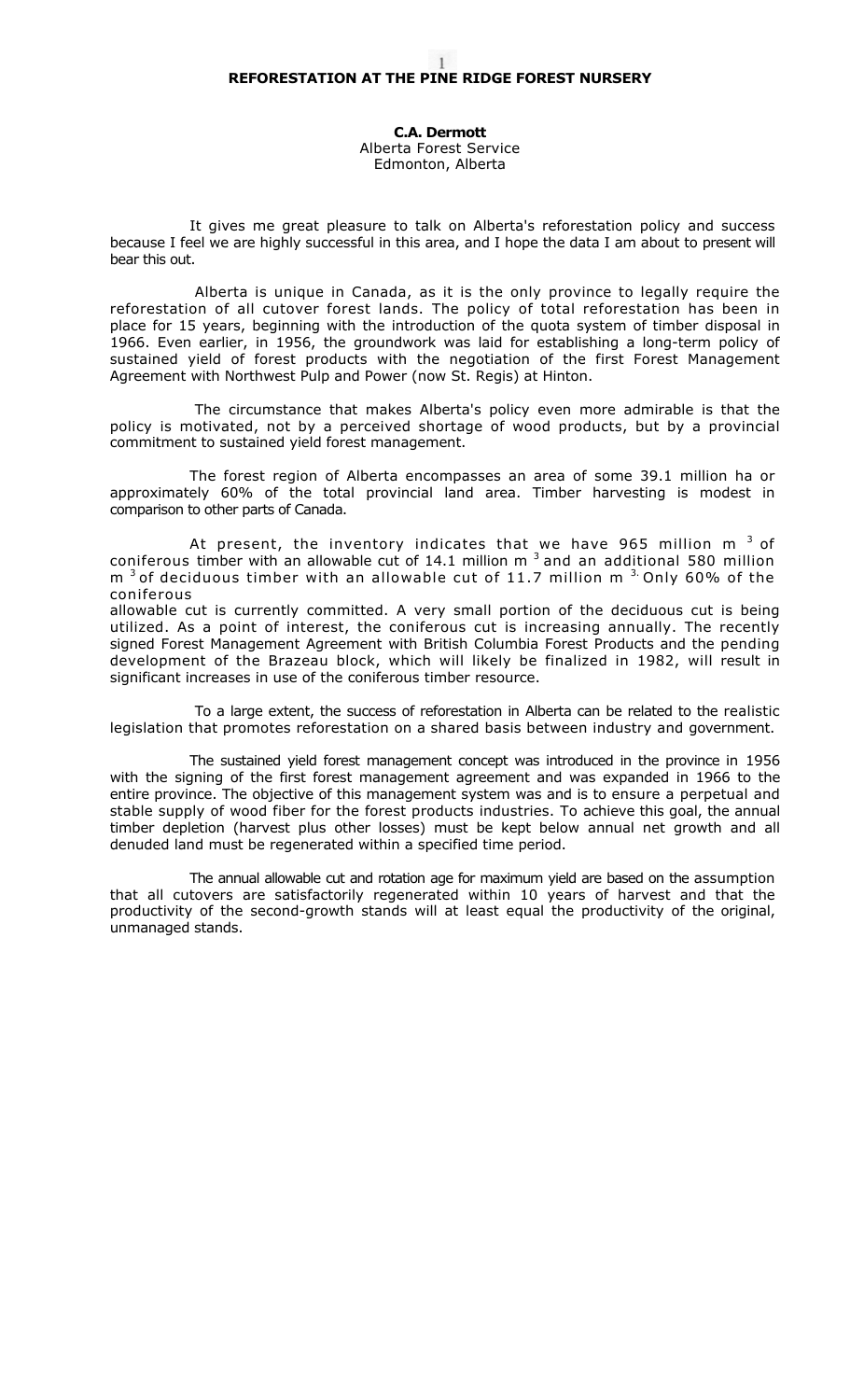## **Reforestation Policy**

- 1. All cutovers must be restocked 10 years after harvest, with year 0 being the year of harvest.
- 2. Some reforestation treatment is required within 24 months after harvesting.
- 3. Monitor initial success with a formal regeneration survey by the end of the 7th year.
- 4. Further treatment, if required, is mandatory in the 8th year.
- 5. Formal survey required to prove area sufficiently restocked by the end of the 10th year.

In addition to time frames set by policy, reforestation standards are essential to

ensure that forest productivity is not diminished during the second rotation.

## **Reforestation Standards**

- 1. Minimum of 790 evenly distributed trees per hectare (of acceptable species). Note: This means the minimum stocking standard; however, only one acceptable tree per plot is tallied, resulting in much higher tree densities.
- 2. Acceptable species: all native conifers with some limitation on alpine/balsam fir and hardwood species on coniferous cutovers.
- 3. Established age: minimum 2 years for pine, 3 years for all other species, and 3 years on site for planted stock.
- 4. A sufficiently restocked block may not contain unstocked areas larger than 4 ha.

**5.** All seedlings must be healthy, vigorous, and at least of minimum age.

# **Forest Tenure and Reforestation**

In Alberta, timber is disposed of under three types of forest tenure, each with different policies governing reforestation responsibility. The majority of timber is harvested under the authority of forest management agreements and timber quotas, and a lesser amount under authority of short-term permits (local and commercial).

- 1. Forest management agreements
	- a) Large integrated forest industries develop area.
	- b) Fixed area.
	- c) Set annual allowable cuts.
	- d) 20-year renewable clause.
	- e) Reforestation at forest management agreement owner's cost. Some forest management agreements state that the agreement holder must produce planting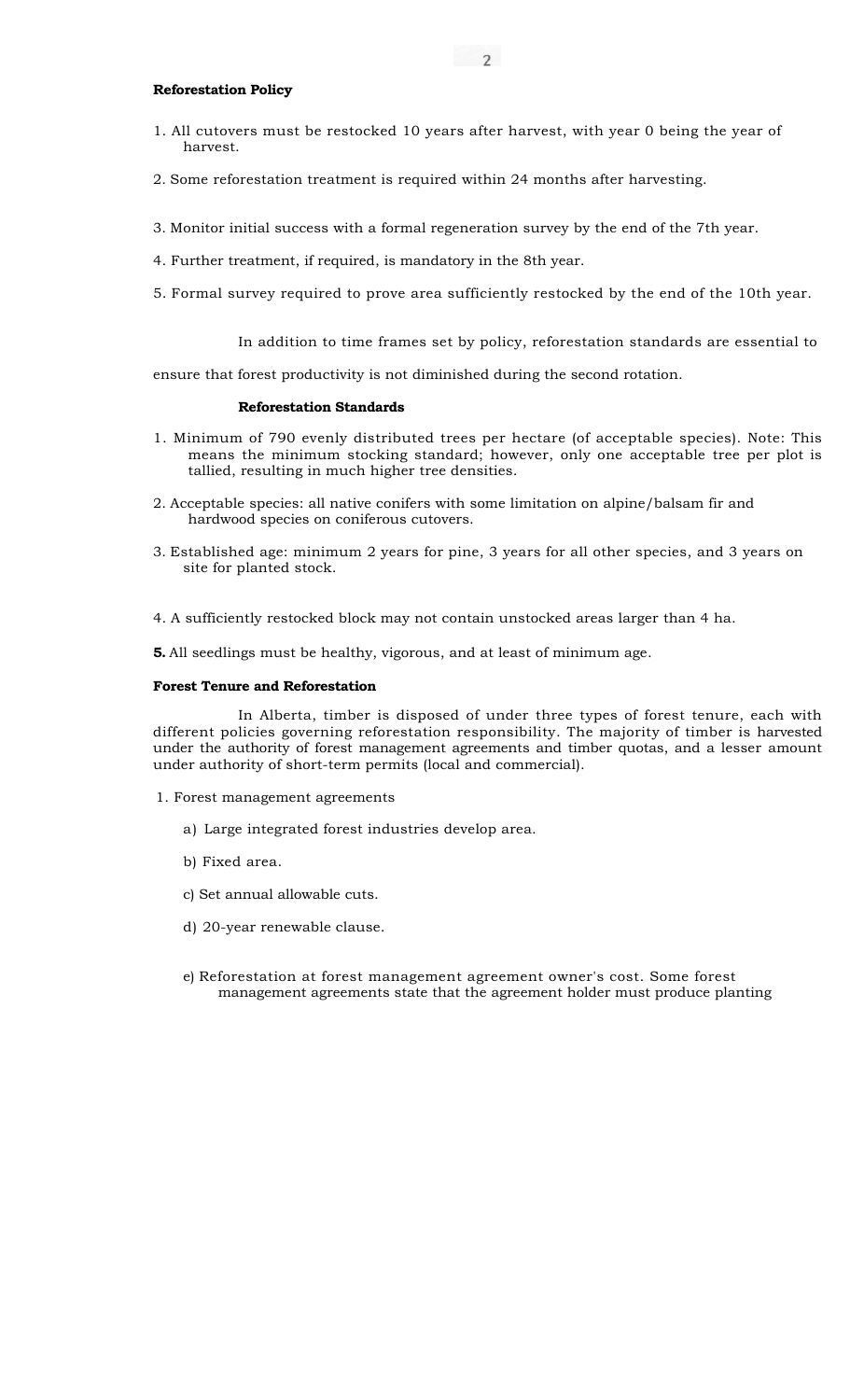stock at his own cost, while others require the government to produce the seedlings free of charge.

f) The government extracts, tests, and stores all tree seed free of charge. g)

Must follow provincial reforestation standards. h) Intensive forest management

clause.

2. Quotas

- a) Share of annual allowable cut within designated management unit.
- b) 20-year renewable quota certificates.
- c) Timber licenses issued for a 5 year period.
- d) As each timber license is issued, quota holders can opt to complete reforestation themselves or transfer reforestation responsibility to the government and pay a reforestation levy based on production (per thousand fbm).
- e) Tree seedlings supplied free of charge.

f) All seed is extracted, tested, and stored by the government, free of charge.

- 3. Commercial and local timber permits
	- a) Medium and small short-term dispositions with no further tenure.
	- b) Reforestation levy charged.
	- c) Crown responsible for reforestation.

4. All timber harvesting prior to 1966, with the exception of forest management agreements and denuded land, becomes a responsibility of the Crown to reforest.

As previously mentioned, sustained yield forest management is based on annual timber depletion (harvest plus other losses) being kept at or below net annual growth, while all denuded lands must be regenerated within a definite period of time.

Normal reforestation for harvested lands is progressing very well under all tenures; however, forest land loss to other agencies and uses has proceeded almost unchecked. In order to compensate for this loss and maintain the present allowable cut, a new program commenced in 1979. This program compensates for three major losses in the productive coniferous land base: forest fire losses, industrial clearings, and special zoning, all of which total approximately 9300 ha annually.

The new program, called Maintaining Our Forests, is designed to create new forests on potentially productive land at the rate of 10 000 ha annually and to accelerate intensive management programs in existing forests and newly created stands. Stand improvement or juvenile spacing has been started on overstocked coniferous stands. The existing tree improvement program has also been accelerated. A small-scale program of wetland drainage has been initiated to investigate the feasibility of increasing the productive land base.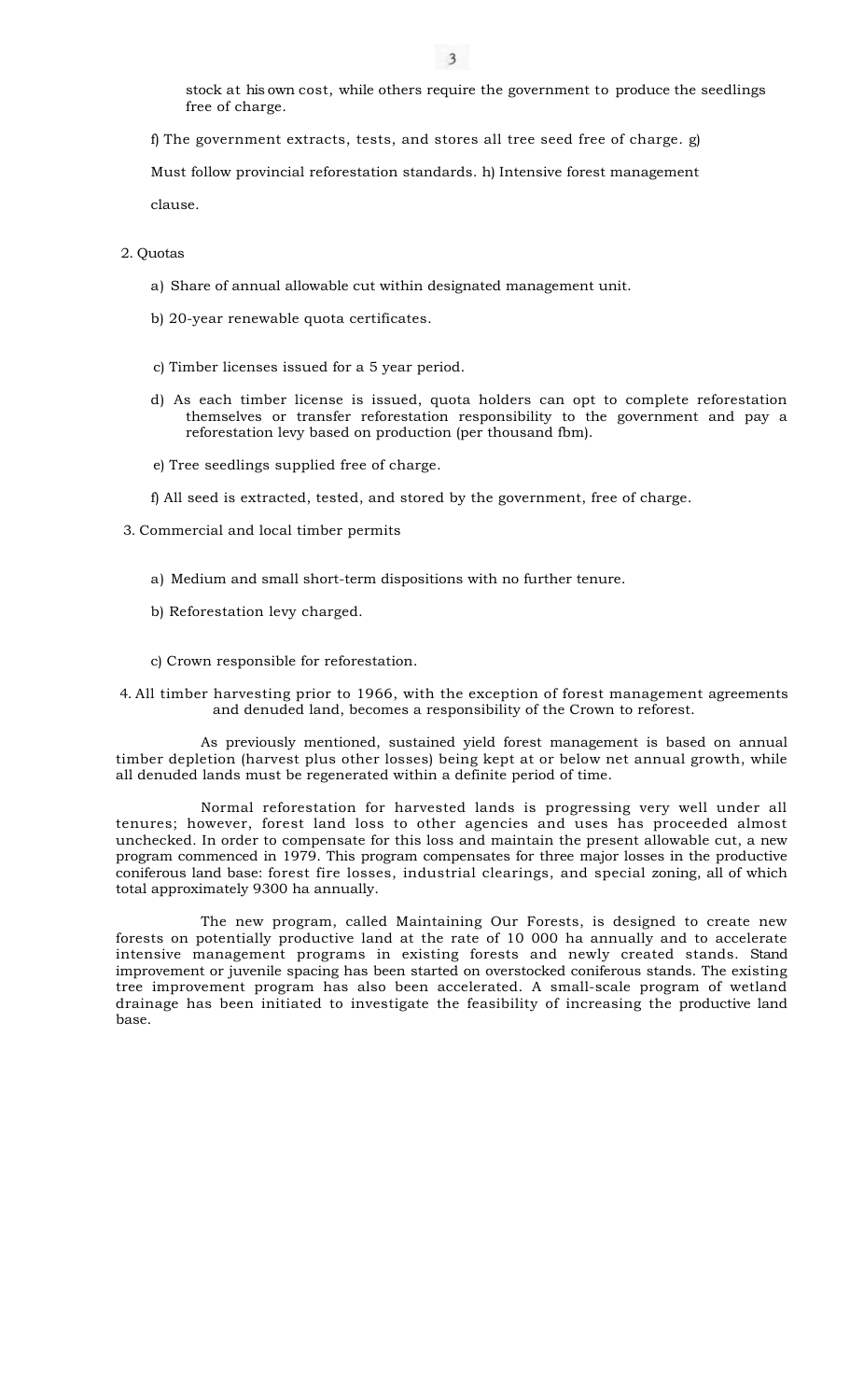As you can see, all forest land tenure types and all major reforestation projects (such as Maintaining Our Forests) rely very heavily on the government nursery for high-quality planting stock.

| Tenure        | % share of<br>reforestation<br>responsibility<br>(area) | Trend    | Government<br>seedling<br>supply<br>(96) | Seed extraction,<br>testing, storage<br>by government<br>(96) |  |
|---------------|---------------------------------------------------------|----------|------------------------------------------|---------------------------------------------------------------|--|
| <b>FMAs</b>   | 35                                                      | Increase | 50                                       | 90                                                            |  |
| Quotas        | 25                                                      | Increase | 100                                      | 100                                                           |  |
| CTPs and LTPs | 5                                                       | Constant | 100                                      | 100                                                           |  |
| Old cuts      | 10                                                      | Decrease | 100                                      | 100                                                           |  |
| <b>MOF</b>    | 25                                                      | Increase | 100                                      | 100                                                           |  |

## Table 1. Reliance on government nursery capability

To meet current and future reforestation goals, the Alberta Forest Service has developed a tree seedling nursery that has a designed annual production capacity of 20 million seedlings. The facility has 20 greenhouses, which are capable of producing 10 million container seedlings in a single crop. The bare-root facility has capacity to grow 10 million seedlings annually, with additional land available to dramatically increase this production if required. Construction of this facility was started in the summer of 1977, and it is in full operation. This year (1981) slight expansions are being made to increase the capacity of this facility to 36 million to meet estimated future demand. The seedlings ordered by and produced for the forest industry and the Alberta Forest Service from this facility contribute highly to reforestation success.

The seed extraction facility and seed cleaning line at the nursery are capable of handling in excess of 18 000 hectolitres of cones per year. The seed cold storage facility is capable of storing 60 000 kg of seed and, at present, has some 40 000 kg in storage. Also located on-site is a propagation center for a cooperative tree improvement program with forest industry.

# **SUCCESS OF THE REFORESTATION PROGRAM TO DATE**

All the above policies, particularly the legally mandated deadline for reforestation after cutting, have contributed to Alberta's very acceptable level of reforestation success. The significance of the classification of cutovers by years after cut is related to legislation:

> **0-6 years after cut** is considered to be the normal reforestation period or the time in which to treat areas to induce or enhance reforestation.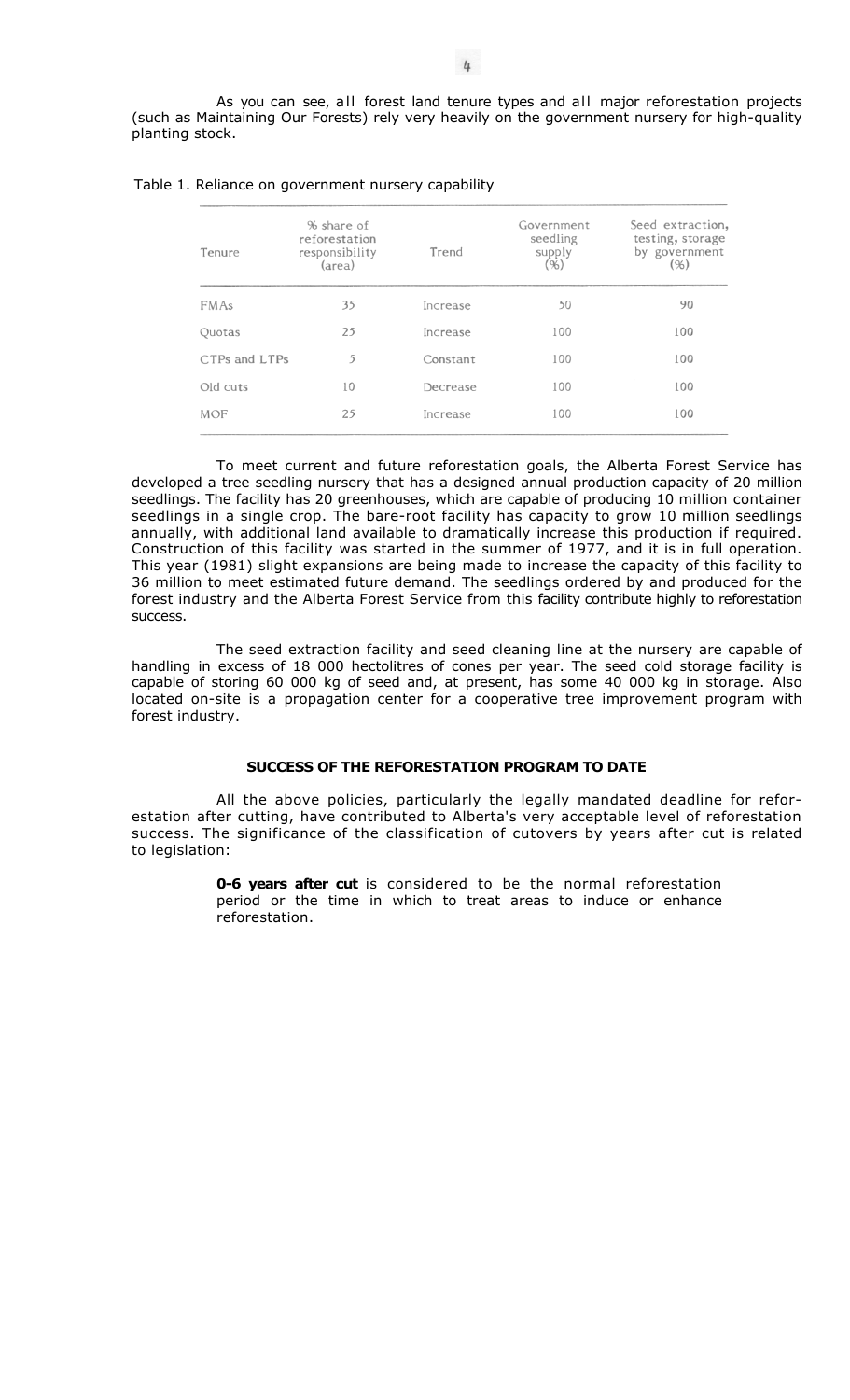**7-9 years after cut** is mandated as the critical reforestation period. At 7 years after cut a formal assessment of reforestation success (called a regeneration survey) must be made; if the cutover is not successfully or sufficiently reforested, immediate remedial action must be taken.

10 years or more after cutting is the period legally considered to be past due for reforestation. A cutover area must be reforested to legislated standards by 10 years after cut or legal sanction can be applied. Thus, cutover areas 10 years (or more) old that are not reforested are treated as highest reforestation priority. (Table 2)

# Table 2. Reforestation success in Alberta

|                           | Responsibility         |       |          |       |          |       |  |  |
|---------------------------|------------------------|-------|----------|-------|----------|-------|--|--|
| Status of<br>cutover area | Alberta Forest Service |       | Industry |       | Total    |       |  |  |
|                           | (ha)                   | (96)  | (ha)     | (96)  | (ha)     | (96)  |  |  |
| 0-6 yrs after cut         |                        |       |          |       |          |       |  |  |
| Total                     | 56 992                 | 100.0 | 91 437   | 100.0 | 148 429  | 100.0 |  |  |
| SR <sup>1</sup>           | 12 218                 | 21.4  | 15 313   | 16.8  | 27 531   | 18.6  |  |  |
| NSR <sup>2</sup>          | 44 774                 | 78.6  | 76 124   | 83.2  | 120 898  | 81.4  |  |  |
| 7-9 yrs after cut         |                        |       |          |       |          |       |  |  |
| Total                     | 17 903                 | 100.0 | 39 452   | 100.0 | 57 355   | 100.0 |  |  |
| <b>SR</b>                 | 14 544                 | 81.2  | 23 111   | 58.6  | 37 655   | 65.7  |  |  |
| <b>NSR</b>                | 3 3 5 9                | 18.8  | 16 34 1  | 41.4  | 19 700   | 34.4  |  |  |
| 10+ yrs after cut         |                        |       |          |       |          |       |  |  |
| Total                     | 38 100                 | 100.0 | 72788    | 100.0 | 110 888  | 100.0 |  |  |
| <b>SR</b>                 | 33 509                 | 88.0  | 65 278   | 89.7  | 98 7 8 7 | 89.1  |  |  |
| <b>NSR</b>                | 4 5 9 1                | 12.0  | 7 510    | 10.3  | 12 101   | 10.9  |  |  |

<sup>1</sup> SR denotes area satisfactorily reforested.

<sup>2</sup> NSR denotes area not satisfactorily reforested.

Aggregate Alberta Forest Service-forest industry reforestation success on cut areas 10 years and older is remarkably good; in all, 89.1% of the area harvested in this age group is successfully reforested. It is noteworthy that this age group of cutovers includes backlog areas harvested prior to the introduction of the formal reforestation policy in 1966. In real terms, 99 000 ha out of a total 111 000 ha cut are successfully reforested; thus, a backlog of some 12 000 ha require reforestation. It must be emphasized that a large proportion of these unregenerated areas have been treated, and in some cases more than once, but site conditions have prevented reforestation success. Furthermore, many of these areas are partially reforested but do not meet the legislated standard.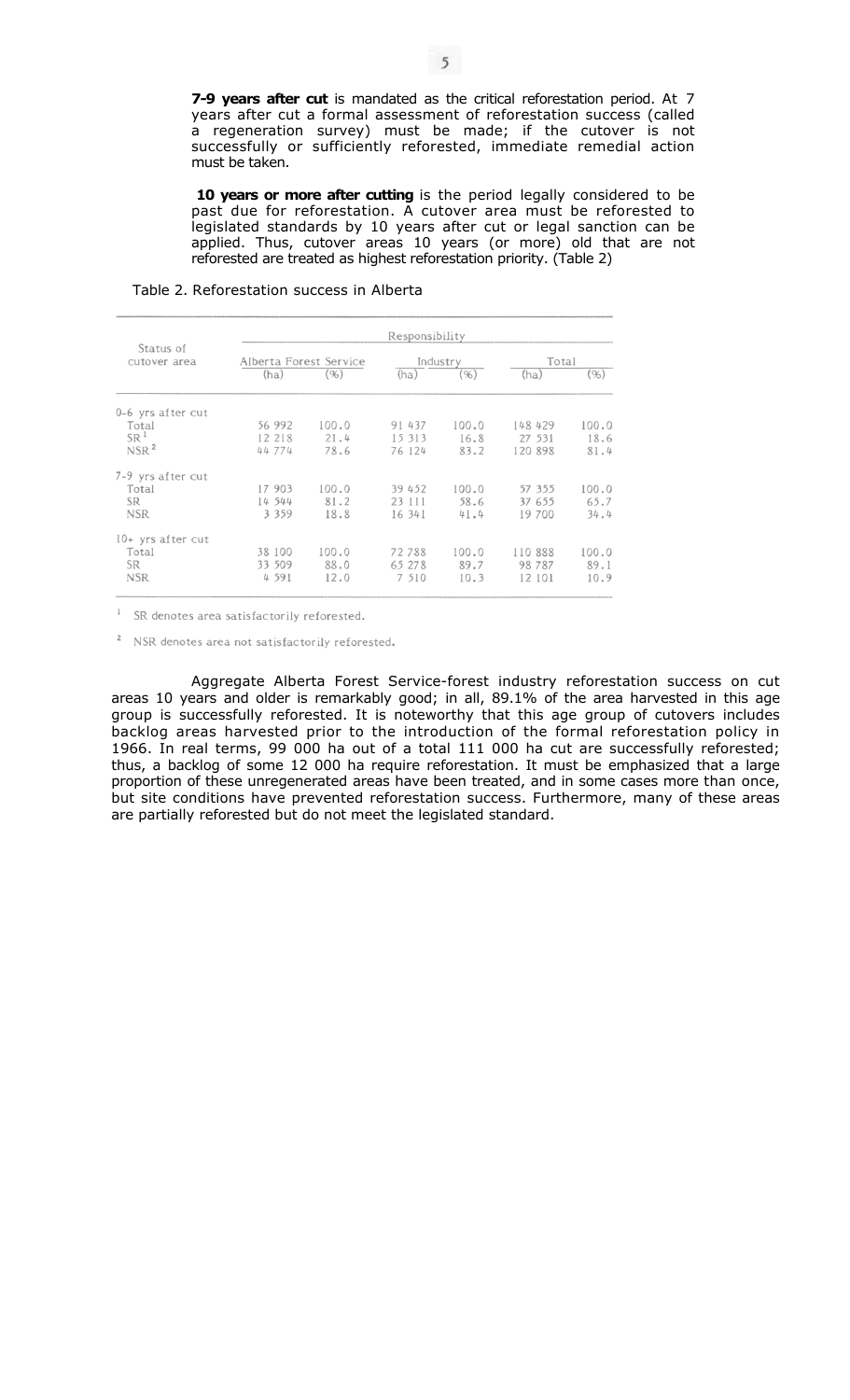Of the 57 000 ha cut 7-9 years ago, 38 000 ha, or 66% of the area, have been successfully reforested. The success ratio for the cutover areas 7-9 years old has drastically increased over the past 4-5 years. This is the result of better and more immediate treatment of the harvested lands.

The recently harvested areas (that is, 0-6 years after cut) show 19%, or 28 000 ha, already successfully reforested. These areas have received early treatment and hence are successfully reforested to the legislated standards prior to the 7th year (mandatory survey time).

In summary, 99 000 ha (10 years and older) have been successfully reforested: industry and government combined have successfully reforested a total of 165 000 ha to sustain yield and, therefore, the flow of forest products for some years to come (Figs. 13).

The new ultramodern nursery at Pine Ridge makes reforestation much easier by providing a continuous supply of high-quality seedlings for Alberta's reforestation programs. The nursery plays a very important role in both government and industry programs as it supplies free extraction, cleaning, and storage of seed and free seedling stock to quota holders and some forest management agreement holders.

Finally, Alberta is gradually embarking on an intensive forest management program. This process is being undertaken carefully and thoughtfully. First, a forest tree improvement program in cooperation with the forest industry is well under way. Second, several intensive forest management operations such as thinning and fertilization are being examined and initiated on an operational scale.

These intensive management operations are being initiated prior to any shortfall in the wood supply and as a means to expand in the future beyond the current annual allowable cut.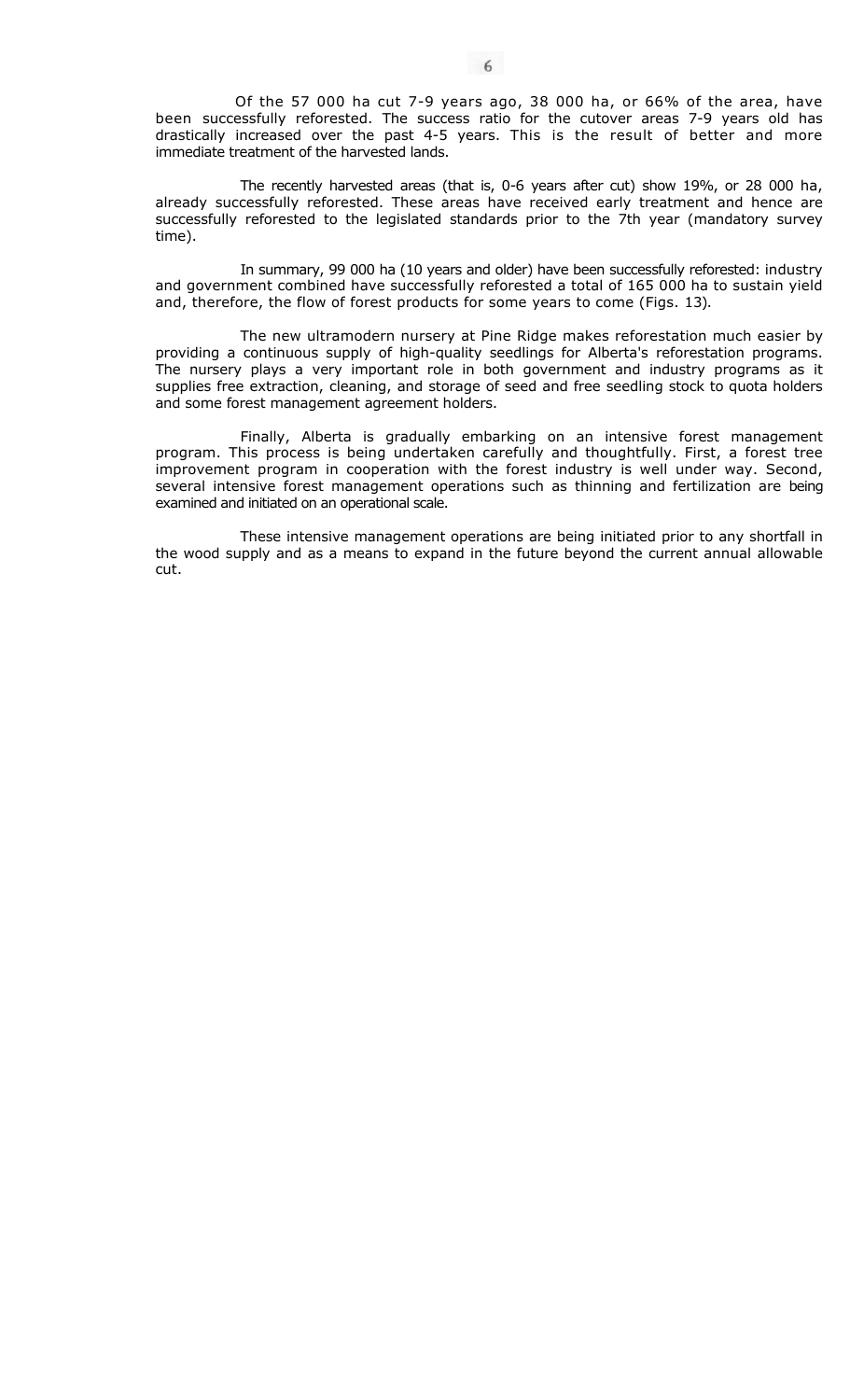## QUOTA CUT AND REFORESTATION SUMMARY ALL FORESTS



Figure 1. Quota cut and reforestation summary for all forests.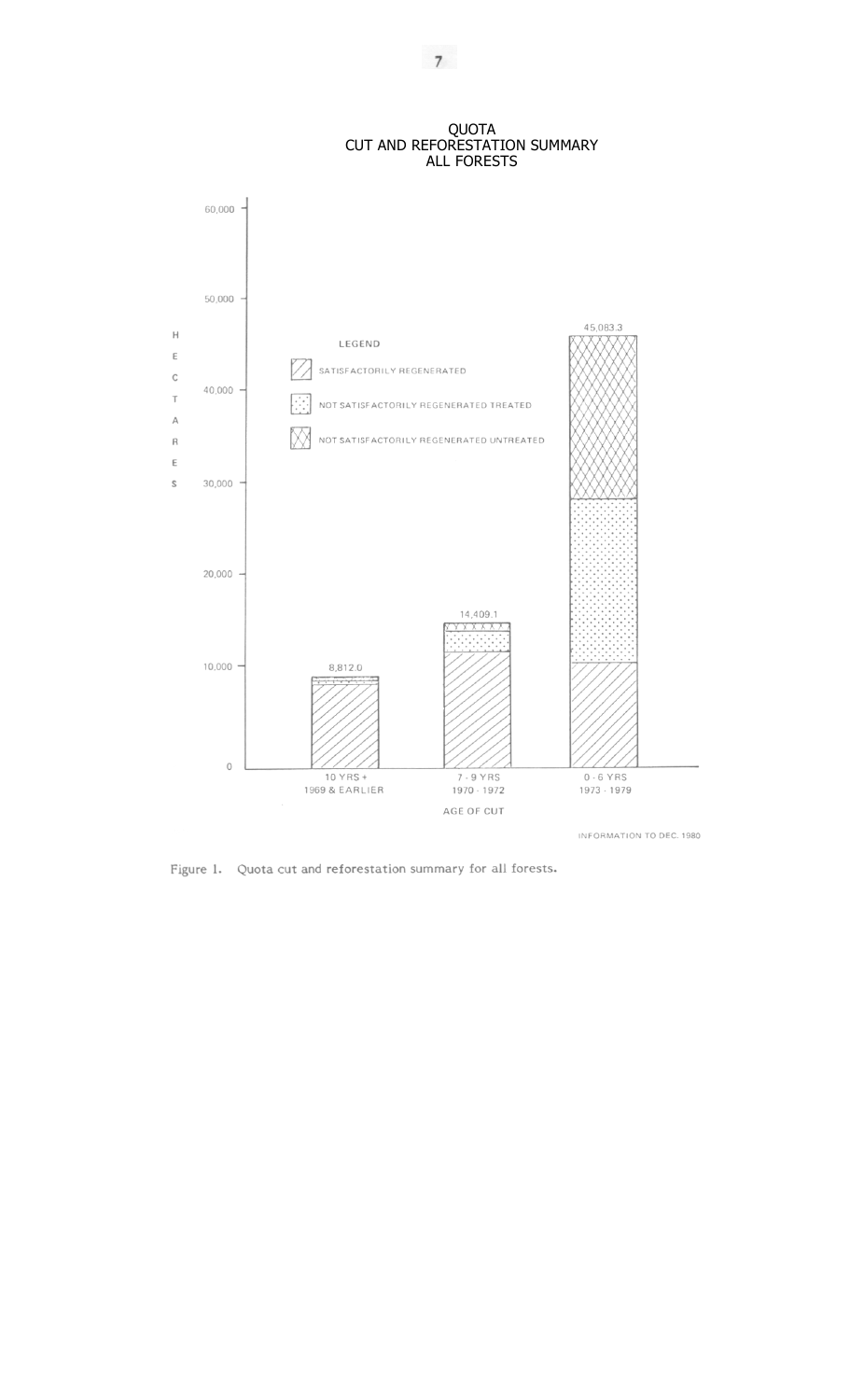# NON QUOTA CUT AND REFORESTATION SUMMARY ALL FORESTS



Figure 2. Nonquota cut and reforestation summary for all forests.